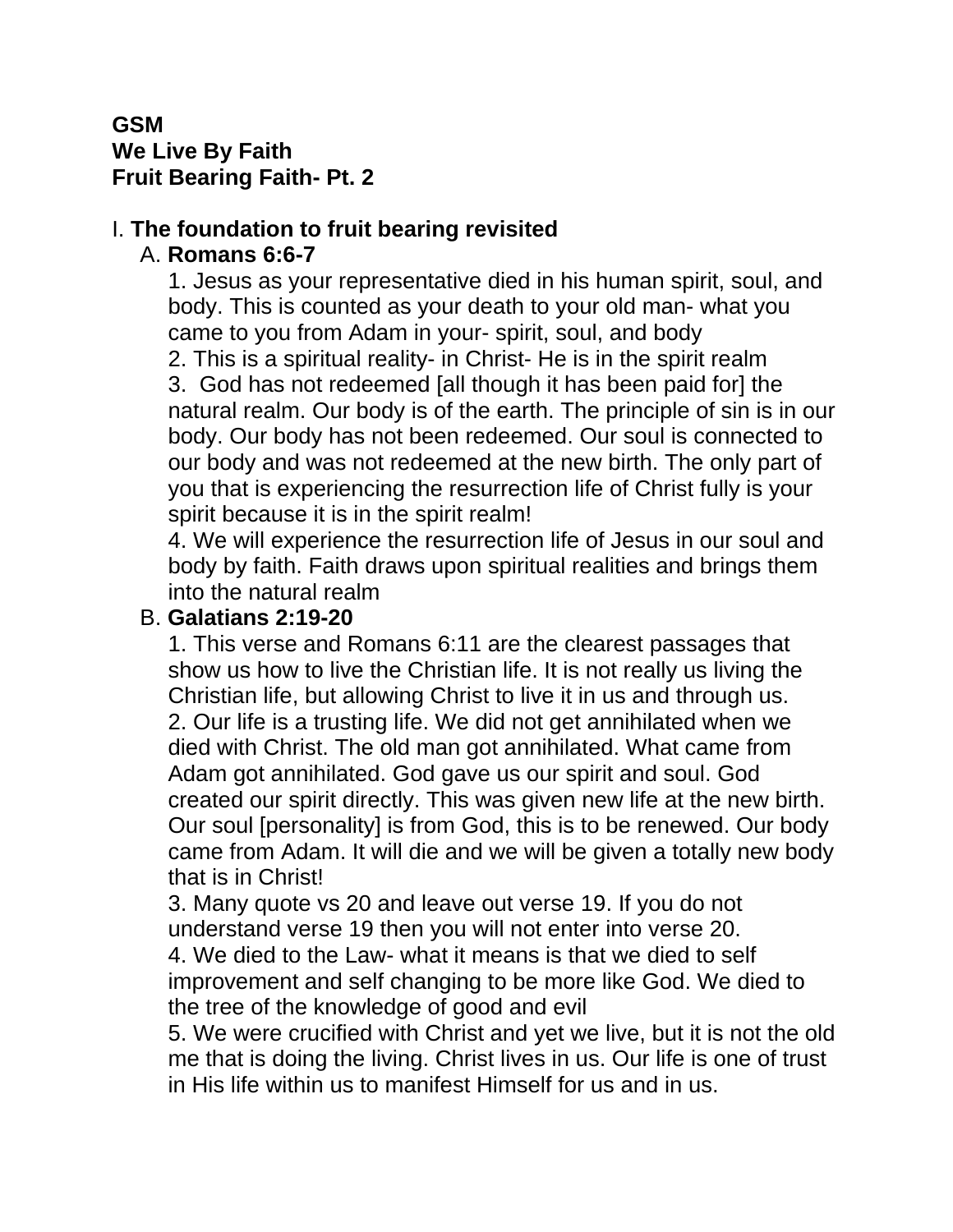6. Christ is constantly giving Himself [present tense in Greek] to uswilling to share His nature and life to us as we draw upon it. We no longer draw upon Adam's life source for our life. Jesus has not left us without a life source. He now has become our life source. 7. We have a choice on operating in the life of God- tree of life, or from the flesh- tree of knowledge of good and evil. **One is trusting and the other is trying**. **One is the trusting tree and the other is the trying tree.**

#### C. **Romans 6:11**

1. We are to reckon [or put on the books, account] ourselves to be dead **indeed to sin**. Not just dead but dead **indeed**!

a. We all believe we have new life as Christians, but few believe we have died indeed! It is because we do not feel dead. It is easy to believe we have new life in our spirit because we do not have any conflicting evidence that tells us otherwise. We can't see, touch, or feel our spirit. We can feel what is happening in our body and experience the moving of lusts and passions of the flesh. This tells us very loudly that the Word is not true. We have not died!

b. Reckoning yourself dead to sin is the same as reckoning yourself healed. There is conflicting evidence in your body to counteract your faith. This is why healing is sometimes difficult to receive and manifest.

c. Reckoning yourself dead to sin will come when you realize that you died to the law. You have died to self improvement or self change to be more like God. You stop trying to change yourself! This is the hardest thing for Christians to get. They are addicted to self change. They feel they must change themselves for God. They say, if I don't do it, then who will! Paul got the answer to this question in Romans 7

2. Once we believe we have died we need to reckon ourselves to be alive to God is Christ Jesus - this is where we let Him manifest His nature and life in us.

D. It is vital to see our dual death- to sin and to the law. Jesus has overcome sin for us. If we do not see this we will try to overcome it ourselves by the law- or self change and improvement. Death to the Law is a greater revelation to us than death to sin. This is the core of teaching of the mystery. It is the mystery of godliness [**1 Tim. 3:16**]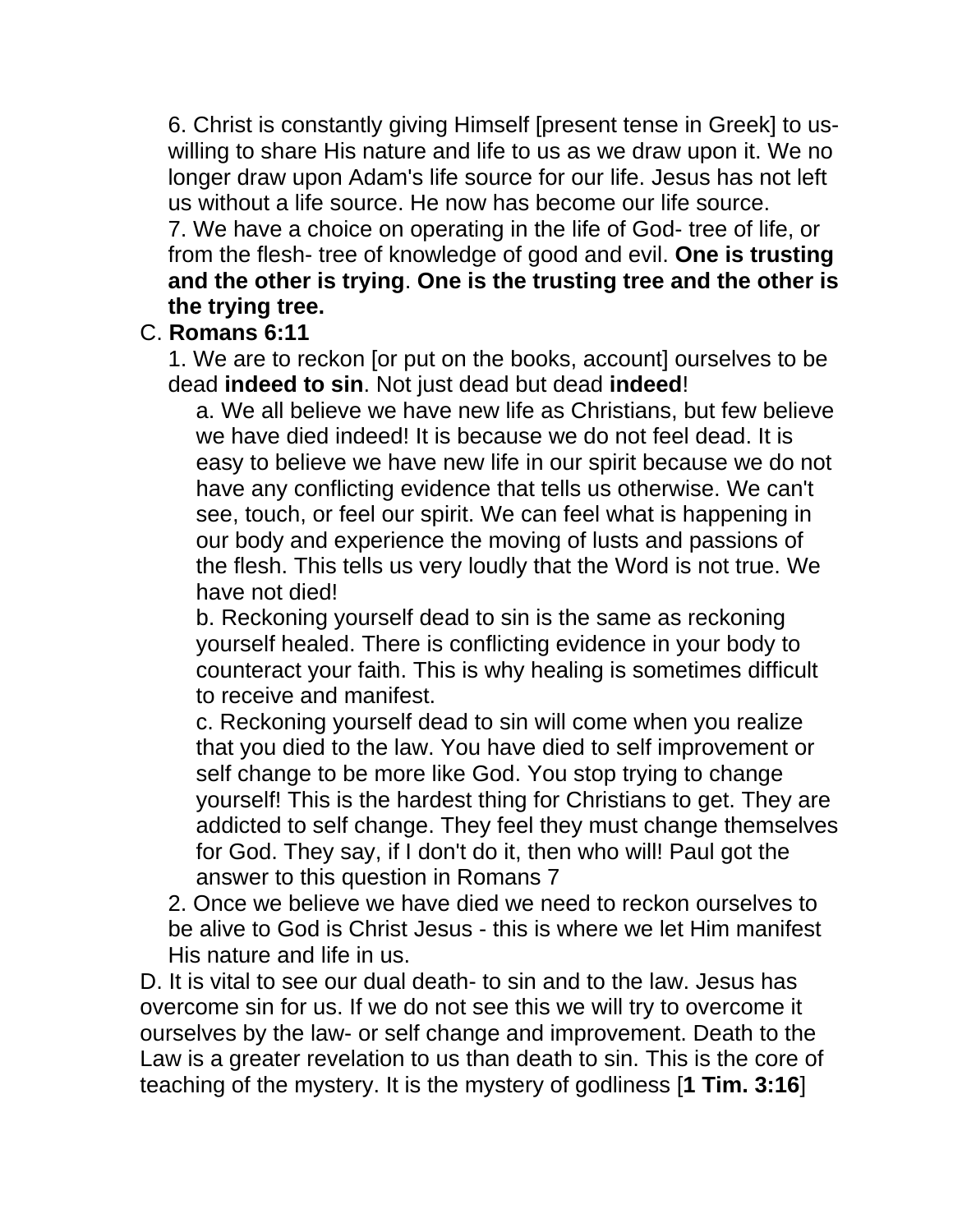E. Death to sin is Romans 6, but we need to progress to a revelation of death to the Law is Romans 7. Then the apex teaching of the mystery is tapping into the life of Christ within us to produce the Christian life- Romans 8

# **II. Death to the Law**

# A. **Romans 7**

1. Paul received new life but he still tried to live by law- self change and self improvement

2. Sin actually uses the law to gain a stronger footing in us and to put greater pressure on us to sin

3. Paul struggled with doing good things and avoiding evil things. The more he tried to do good all he found is evil- Paul was fighting through fig leaves and struggling in the tree of the knowledge of good and evil

4. Paul finally came to the point of desperation. O, wretched man that I am; who will deliver me from this body of death! Paul gave up hope in doing it himself. Until then his answer to this question was, I am the one who shall deliver me! He finally realized he could not. 5. It finally dawned upon Him that it is Jesus Christ who is the deliverer from sin.

6. How do you know that you have died to the law? It is when you stop struggling to change yourself! You stop trying to get rid of your bad habits. Dead people do not struggle!

7. Ex. Watchman Nee watches someone drown- the life guard does nothing until the stop struggling and then he delivers them. Jesus is ready to deliver when we stop struggling to do what He has done and will do in you.

B. Many years I have struggled to reckon myself died to sin. However, this takes place when you completely cease to try to overcome sin yourself and accept it has been done by Jesus. You cannot be free from sin unless you cease from the law. The strength of sin is the law. The more you try to change yourself and make yourself better the more sin will be active in you.

C. **Romans 8:1-4**- The life of Jesus Christ within your frees you from sin and death